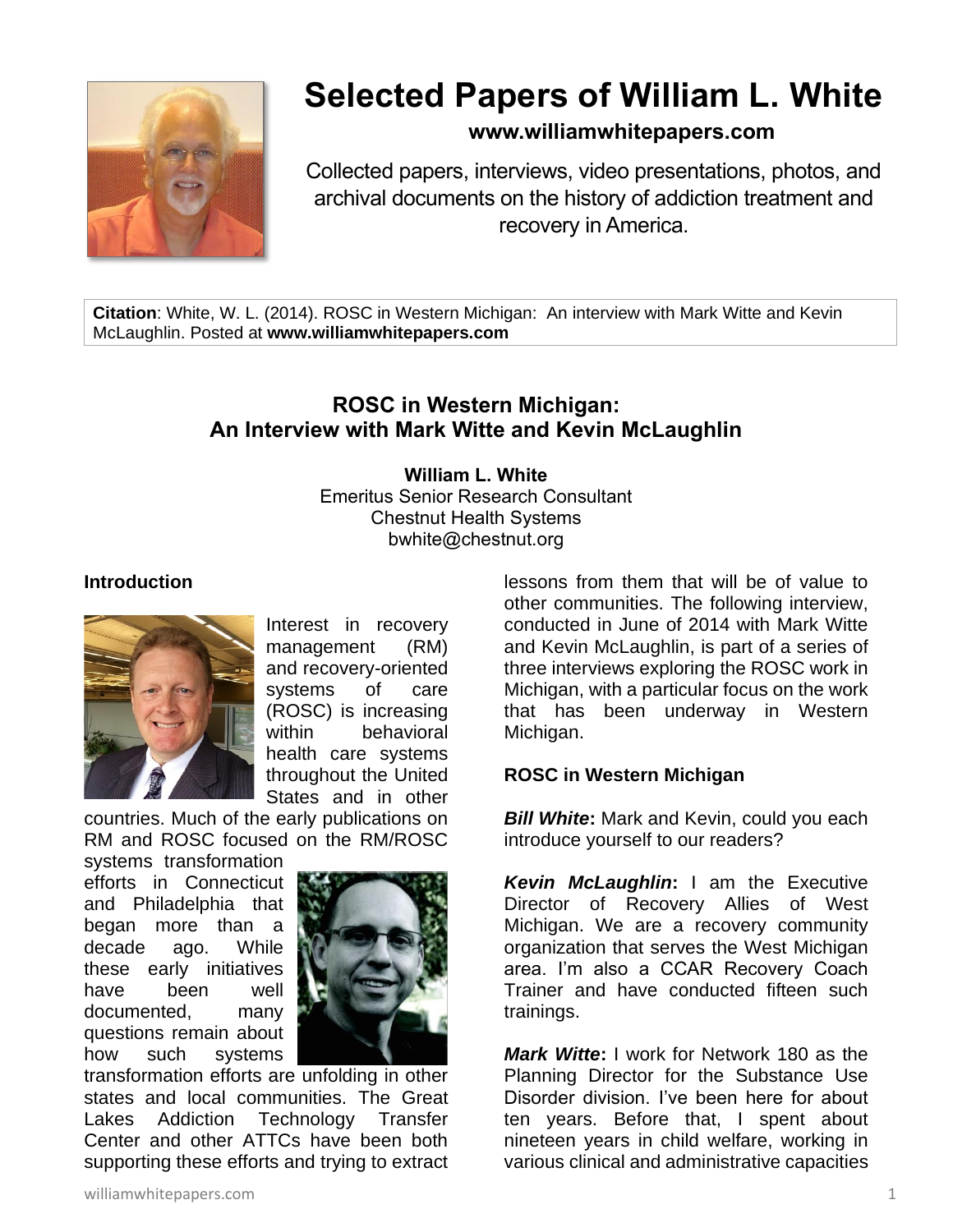developing long-term case management services in 2005 and, as we got into that experience, it became clear to us that we needed to bring our community and our county service providers together to talk

about the barriers people were experiencing in their efforts to achieve long-term recovery. So we held a summit in March of 2009 and invited service consumers and service providers to talk about this long-term recovery perspective and what it meant to them. It was a wonderful sharing and listening exercise. Our state staff were in attendance and they then launched a series of such summits throughout the state that

they referred to as ROSC Symposia. That process launched our ROSC work in West Michigan. We just recently had a second local ROSC symposia to evaluate our

*Kevin McLaughlin***:** The roots of our ROSC efforts can also be traced to the development of recovery community organizations in Michigan, beginning with Project Vox in Flint under the leadership of Tom McHale. Our efforts in West Michigan began four or five years ago. We started with

Western Michigan? *Mark Witte***:** At Network 180, we had started to hear about the movement to increase the recovery orientation of addiction treatment in the U.S. in the early 2000s. We had begun

*Bill White***:** Tell me from both of your perspectives how the ROSC efforts began in

in an agency that served children and families. Network 180 is an integrated mental health and substance abuse services agency. A lot of our work has been focused on developing capacity to serve individuals with co-occurring disorders. I am presently involved with the process of transitioning our system to a regional entity that will manage public mental health and substance abuse services for a seven-county region. I also serve as Vice President of our statewide association for substance use coordinating agencies and, in that role, do a fair amount of coordination and advocacy work across the state.

five or six people being present at a table every first Tuesday of the month hoping to attract people and to really get things going. At the same time, the CCAR Recovery Coach Training was brought to Michigan. Then an individual who attended the first CCAR training that I conducted who was a twenty-two-year die-hard A.A. pound-thetable guy went back to the recovery community and said, "Boy, this recovery coaching's where it's at." One of the key characteristics of West Michigan is that we have an incredibly strong recovery community. We suddenly got the buy-in of a huge portion of that community, which was very momentous and spurred our subsequent ROSC work.

**Bill White:** Were there other outside influences on your early commitment to ROSC as an organizing model?

*Mark Witte***:** Eyes were opened in our community by witnessing changes that have occurred elsewhere. I spent some time visiting with Andre Johnson at the Detroit Recovery Project as we began our early forays into recovery supports. Andre's operations at the Detroit Recovery Project were very inspiring to me, and I appreciated his hospitality in showing me the kind of energy and excitement that could be elicited by this increased recovery orientation. That was very instrumental for me in opening my eyes to the possibilities for the future.

*Kevin McLaughlin***:** In addition to Tom McHale's influence, there were others pursuing this work, such as Jane Pressly in Greenville, South Carolina. She helped me understand that an RCO's initial mandates are: be visible, be visible, be visible. CCAR influenced us a great deal, as did our subsequent involvement in the Association of Recovery Community Organizations (ARCO). And I would be remiss if I did not mention your presentation at the statewide addictions conference here in Michigan in 2005. For many of us, that was the detonation point for ROSC in Michigan.

progress to date.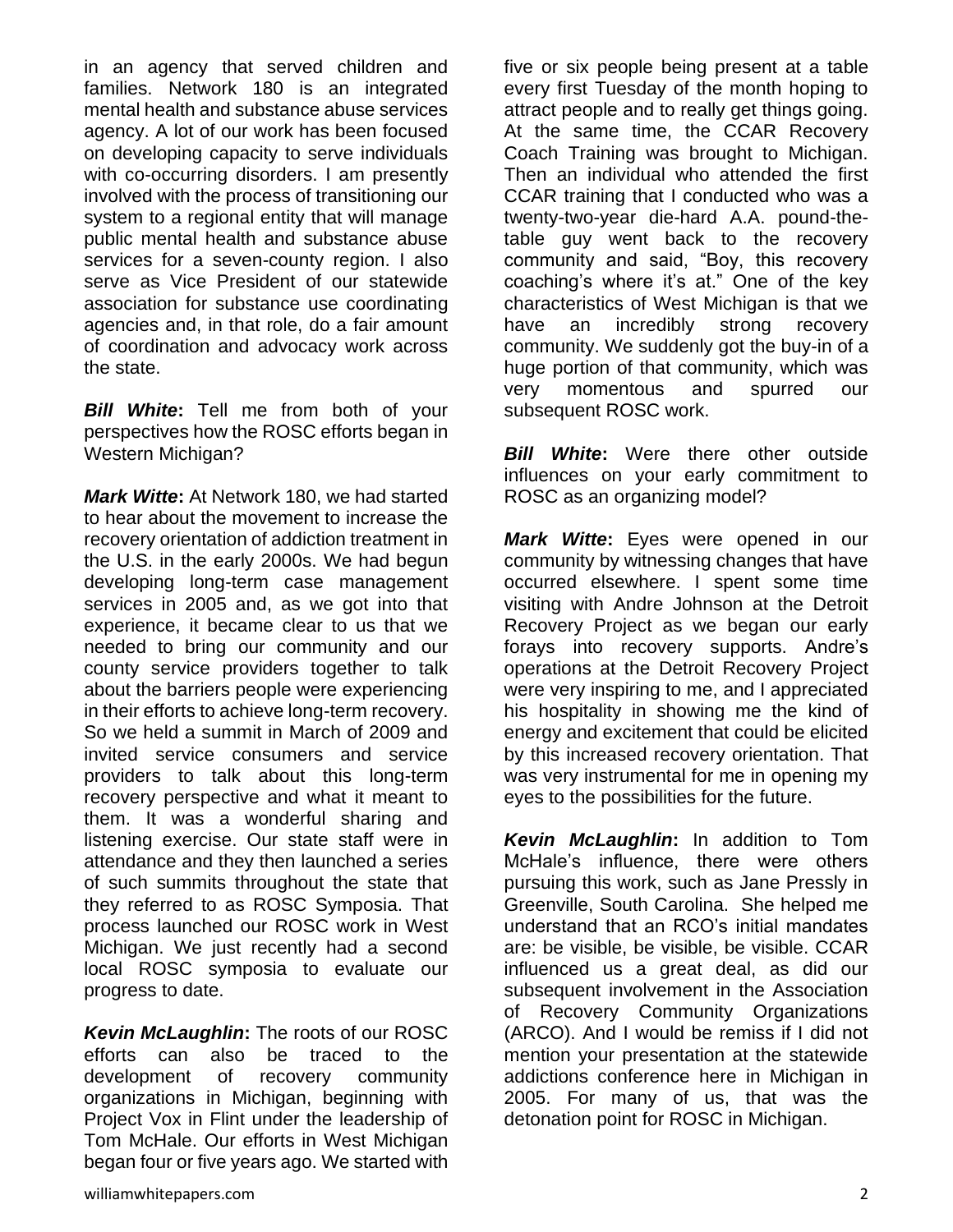## **ROSC Planning Process**

*Bill White***:** When you first began to come together, was there a structure that you used for ROSC planning that brought together professionals and recovery advocates?

*Mark Witte***:** Network 180 used a clinical work group consultation model in which Network180 served as the planning body and brought together those from whom we purchase services and other stakeholders. It's been sort of an organic process in which we just simply emphasized the role of partnership across the spectrum in helping develop services that responded to service recipient needs and addressed systems issues that inadvertently created obstacles to long-term recovery. We started with clinicians and case managers and added recovery coaches to that model very early. Then we added ROSC-oriented training for everyone.

*Bill White***:** And was this set up kind of as a city, county, or regional initiative?

*Mark Witte***:** This was and is a county-wide initiative. The county is structured such that Grand Rapids, which is the metropolitan center of the county, has about 250,000 of a total county population of 600,000 residents. The area is fairly urbanized, but there is also a lot of rural area as well, with most of our providers located within Grand Rapids.

*Bill White***:** Who've been the major partners involved in the ROSC planning process?

*Mark Witte***:** The four primary service agencies we selected to provide recovery management services were Pine Rest Christian Mental Health Services, Arbor Circle Corporation, Family Outreach Center, and an agency now called Cherry Street Health Services that was earlier known as Project Rehab.

*Bill White***:** And Kevin, from your vantage point, what organizations in addition to Recovery Allies of West Michigan were part of this?

*Kevin McLaughlin***:** I think a major reason we are experiencing such incredible momentum right now is that the organizations Mark noted have staff members who are very, very dedicated and willing to say that they are in recovery and that they support the idea of a peer-run organization. Having those individuals who shared the vision and understood the concepts was a great help to our efforts. We have tried to adhere to what you have written about the importance of authentic recovery representation. This became an opportunity for our whole community to come together.

#### **ROSC and Community Awakening**

*Bill White:* Since beginning this process in 2009, how has this ROSC initiative changed frontline service practices?

*Mark Witte***:** We started by reemphasizing that the people who come to our door for services are at different stages and have different needs. There's an old social work adage about starting where your client is, but programs oftentimes didn't do that. Clients were too often forced to start where the program was. We helped establish an expectation that you really must start where your client is and support them to achieve recovery even when that may be a very long journey for some. There was also a move in our addiction services to understand the brain chemistry underlying addiction and the potential role of medications as a recovery support. We moved the care of addiction much closer to how other medical disorders are treated—things like the emphasis on screening and early intervention and providing ongoing care following the acute phase of illness. We broadened the focus from how to get into recovery to how to sustain and live a life in long-term recovery and on supporting the person through this process. I think this is starting to gel and that our field is becoming much more responsive to people's needs.

**Bill White:** Kevin, how has the ROSC initiative affected the recovery community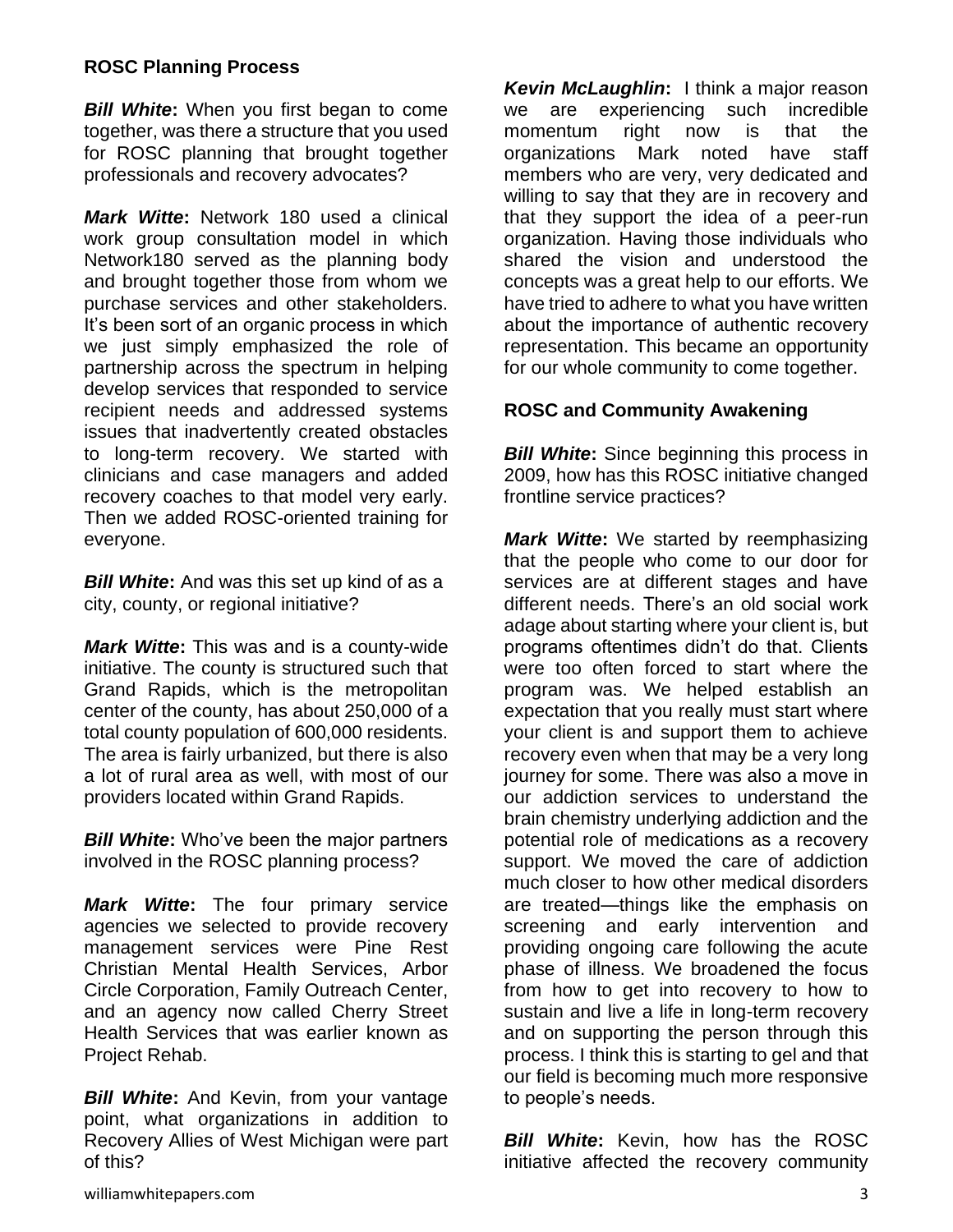and its perception of treatment and recovery support services?

*Kevin McLaughlin***:** One of the things that makes Grand Rapids unique is that we have a lot of clinicians and program directors who are involved personally in Twelve-Step programs. Because of their influence, people here are more likely to say "Sometimes, medication is necessary," where in other places you'll hear, "If there was a pill that'd cure alcoholism, I'd never take it." You have this very forward-thinking recovery community as a result of the influence of professionals in recovery. The same is true for recovery support services. In Kent County, organizations were approached about their willingness to hire a recovery coach, and almost all responded in the affirmative. So we trained recovery coaches and did all kinds of training to facilitate integration of this new role into service organizations and to make sure the recovery community understood this role. And, what's really neat is that the organizations involved use the coaches in different ways so that there wasn't just a cookie cutter approach to recovery support services. Some used them for outreach and engagement, some used them to serve people on the waiting list, and some used them for long-term follow-up.

**Bill White:** One of the tenets of ROSC is respect for diverse pathways of recovery. Have you seen an increase in such respect in your area as a result of your efforts?

*Kevin McLaughlin***:** It's an interesting evolution. My partner, Clyde Sims, and I have trained about 250 individuals in the CCAR model of recovery coaching. Many of those individuals never intended to be coaches but were there to learn. Most were members of the Twelve-Step community, and they take that information back. Part of what they have taken back is this theme of respect for diverse recovery pathways. We started holding the trainings at one of the Alano Clubs in the community. So, here were all the trainers and trainees, Monday through Friday, coming upstairs in the cafeteria for lunch and mingling with the

They have adopted your quote, "There are many pathways to recovery and ALL are cause for celebration." *Bill White***:** That's remarkable. *Mark Witte***:** It really is something. Back in

2006, we launched "RecoveryPalooza" as an annual recovery celebration and recovery advocacy event. This year will be our ninth version of it, and it was always timed to coincide with the National Recovery Month. It's an all-day celebration in September with food, music, and lots of information. This year, the Detroit area Recovery Walk and Rally is relocating its event to Grand Rapids in conjunction with RecoveryPalooza, and for the first time, the event will be in the downtown location on the banks of the Grand River, right in full view of the city proper and in front of the resting place of Gerald and Betty Ford. That event has become a true celebration of the growth and diversity of people in recovery.

people who were there. This idea of multiple pathways of recovery was difficult at first, but people are embracing it. The Alano Club actually changed their bylaws and is now allowing SMART Recovery in the building.

*Kevin McLaughlin***:** It's a huge event. The park that we're holding it in is named Ah-Nab-Awen Park, and the Native American community will be doing smudgings and participating at a greater level than they've ever done before. Typically, we have between eight hundred and thirteen hundred people come to this event. It has been strictly celebratory, but with the state-wide Celebrate Recovery Rally and Walk, we're going to do more advocacy. And, of course, there's the great food. My greatest catering feat ever was to serve thirteen hundred people fresh chicken on beds of lettuce, Caesar salads with mixed greens, and pasta salads. No soda and hotdogs. It was fabulous.

*Mark Witte***:** I should say, too, Bill, that the Ah-Nab-Awen Park is a sacred space. There are three Indian tribes in our region and back in the lumber baron era, the gravesites of the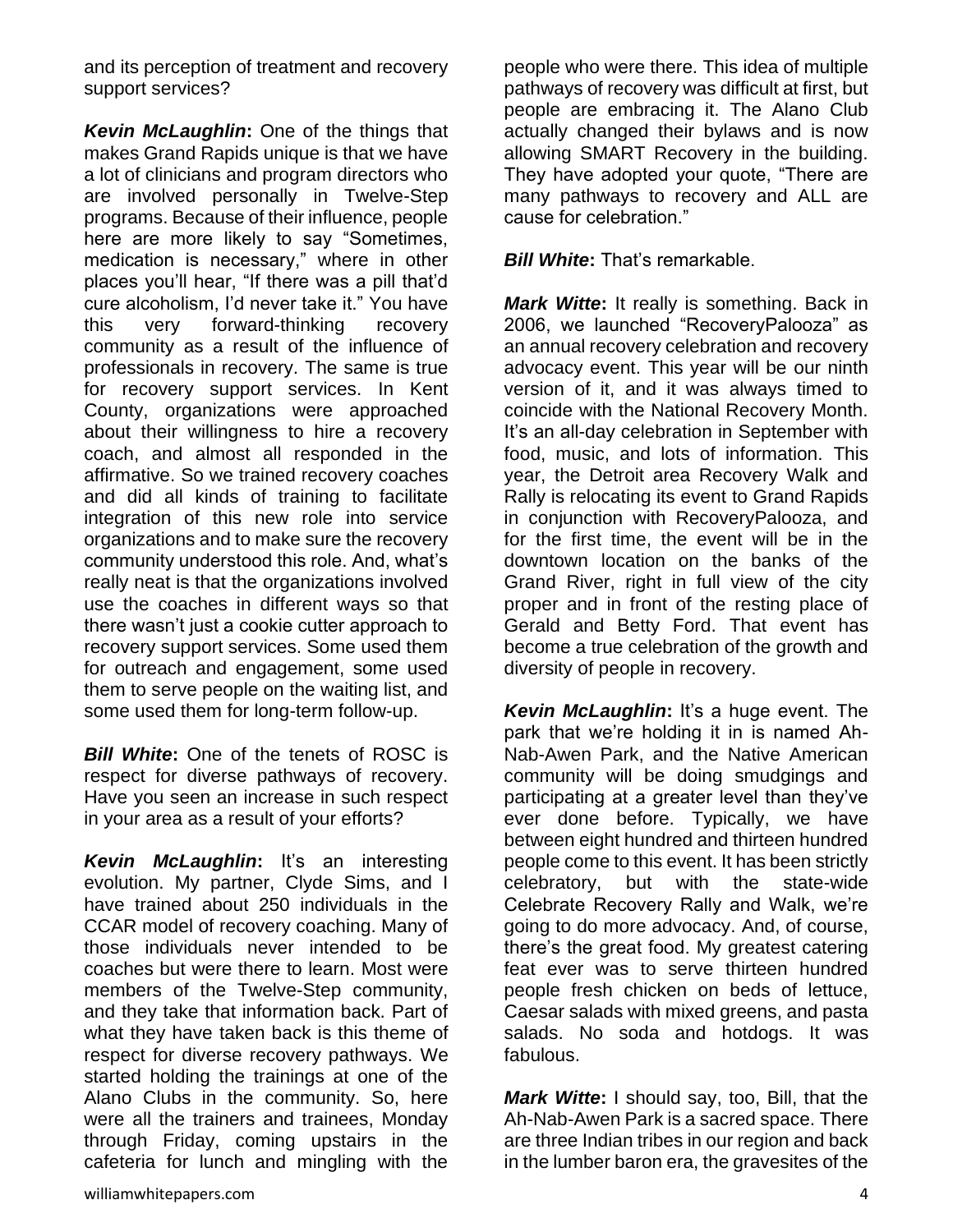Native American community were scraped for fill dirt. In 1979, the three tribes came together in what they refer to as the "Three Fires Pow-Wow" and named this park Ah-Nab-Awen, which means "Resting Place." It has since become an important community gathering spot and a most fitting site for our recovery celebration events, especially so because of Betty Ford's legacy.

#### **Peer Recovery Support Services**

*Bill White***:** Could you elaborate on the role of peer recovery support services in your ROSC initiative and the variety of ways peers are being used?

*Mark Witte***:** We started out having recovery coaches joined with masters' level clinicians in serving people in case management-type services. Since that time, as more people have become trained, we've progressed more in our thinking about where peer support can be best used. Now, trained recovery coaches serve as treatment support staff in residential treatment programs. We have a number of recovery residences that operate according to the National Association of Recovery Residence Standards, and we offer training of their house managers so they can be recovery coaches. We have recovery coaches in our Access Center where people can first come when seeking help. We have peer coaches deployed in the Methadone Program to enhance recovery support within medication-assisted treatment, and we are in the frontier right now of making recovery coaching an optional adjunct to our outpatient programs. And then in the frontier, we've also got a very close relationship with our drug court locally, and I want to talk with them about deploying a recovery coach within their setting with our funding support.

# **Resistance to ROSC**

*Bill White***:** When you went through the early implementation stages of your ROSC efforts, how would you describe the major sources of resistance you encountered?

*Mark Witte***:** In our community, we've been very blessed by the fact that there have been so many providers of different levels of service, including many residential treatment providers. The difficulty with that is like they say, "If your only solution is a hammer, then every problem is a nail." We were probably over-utilizing residential treatment at the very beginning. I remember sitting with one of our recovery housing operators who has now passed who invited me to participate in a session that he held at a local residential treatment program. He asked people to raise their hand about how many times they'd been in treatment. So he'd say, "How many have been here before? How many people have been here five times before? How many people ten times before?" He kept going. There was one guy in the room who had been in treatment twenty-three times. My question was, what do you expect to get out of treatment the twenty-third time that you didn't already get in the previous 22 episodes?

It dawned on us that what most people need is crisis intervention services and then more intense and sustained support in the community. We shifted some of the resources that we were spending in residential treatment to community-based care—recovery management services, recovery coaching supports, helping people sustain recovery in the communities where the challenge really hits. That is the philosophy now. There was some resistance among residential programs who feared the loss of funding and potential closing of their units. And we did lose some and shortened the length of stay significantly for others, which had the benefit of reducing waiting lists. People who have never been in treatment before can get a full course of care, while others get quick re-stabilization and more long-term support in the community. The resistance came in the unknowns as we moved through this transition.

**Bill White:** Kevin, was there concern about the effects of ROSC and peer support services on the recovery community?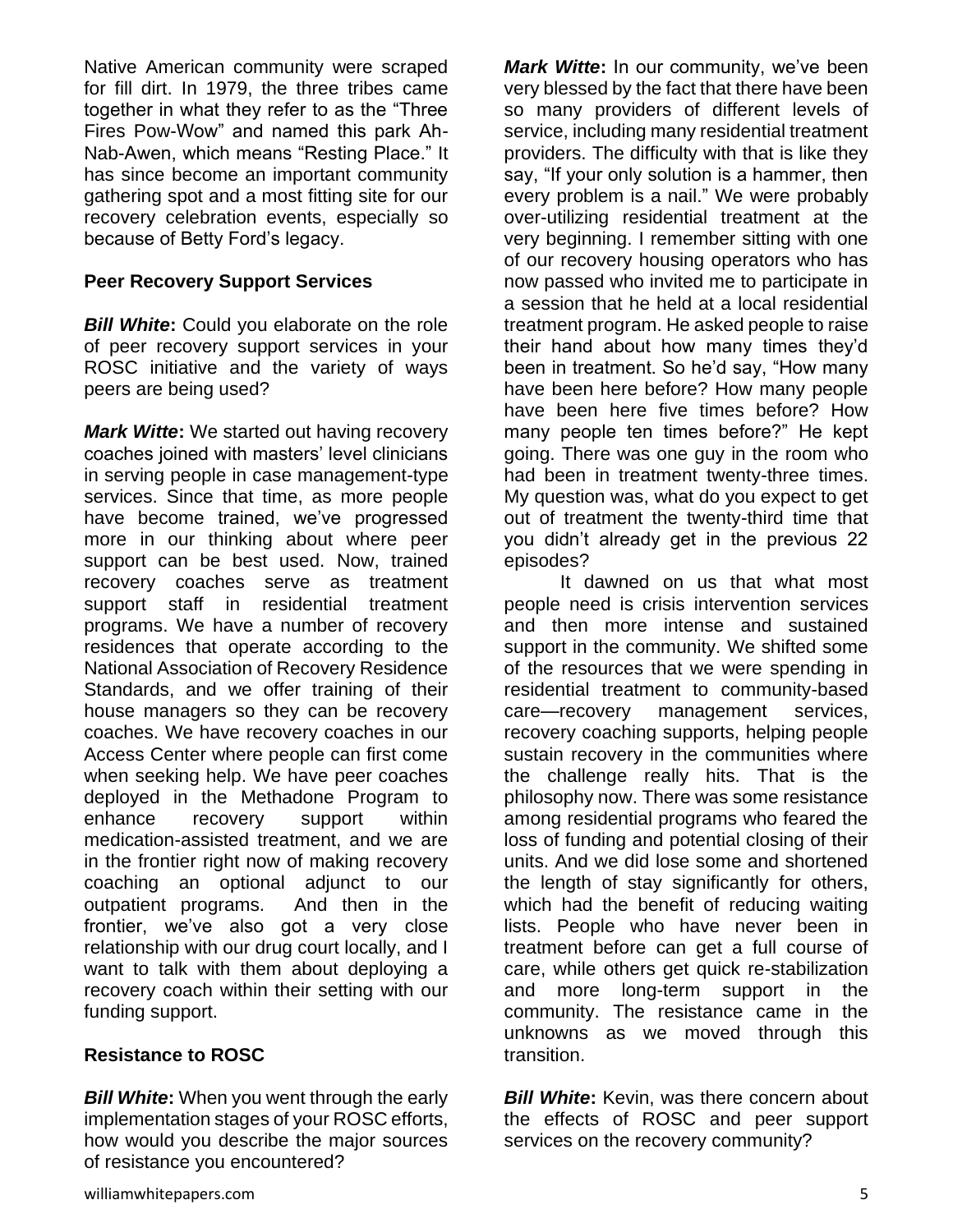*Kevin McLaughlin***:** There certainly was, but not nearly as much as has been the case in other communities I am aware of. We have a fortunate situation here in that key recovery leaders recognized early on the potential of this shift and became some of its strongest advocates. When people have a paradigm shift and they have a transformation and approach, they are excited and they share it. That's what happened here, and that's what happened to me. I decided to become a recovery coach, and I didn't know how to do it. I went to recovery coach training in Iowa and listened to your 2009 ROSC symposium in Atlanta five times. As a result of becoming a trainer, we were offered contracts to go to northern Michigan and then to southern Michigan. All this happened very quickly in the first year. Most of the early resistance we encountered came from administrators and clinicians rather than the recovery community. I called you one time about this and your message to me was the importance of collaboration. So, I focused on the idea that getting everybody to think along the same lines could turbo-charge a person's recovery by helping the person become engaged in treatment. Suddenly, the clinicians love us, and you know the rest of the story.

*Mark Witte***:** Bill, another element for us was that we came to see the community rather than ourselves as the center of the universe and that our role was to supplement the natural support of the community. And we saw prevention and recovery support as linked services in that process. Our contract with Kevin in the community is much like our contract for the prevention coordinator in the community. The center of the recovery universe is not in our organization, it is in the community. That's really key. We conceptualize all of these activities as a giant circle, moving from primary prevention to screening and early intervention, followed by acute and ongoing treatment efforts and finally by recovery supports and community advocacy. It turns out that the community we want for people in recovery is exactly the same as the community we seek to promote

in prevention. Prevention and recovery support touch at ends of the circle. **Major Achievements to Date** 

*Bill White***:** What would you define as your major achievements to date through the ROSC initiative?

*Mark Witte***:** I think the engagement with the recovery community, the ongoing partnership with the treatment providers, the effectiveness of our prevention services, and the breadth of partners we have in the community on the prevention side would be high on that list.

*Kevin McLaughlin***:** Today, the recovery community believes it has a voice and is heard. We bring the recovery coaches together every month from all over the state, and this provides a crucial forum for collective reflection and input into policy forums.

# **Financing**

*Bill White***:** Were additional financial resources required to support the ROSC initiative?

*Mark Witte***:** The largest part of the funding came from the reallocation of funds that would have otherwise gone into the extended residential stays. Ninety-day stays became a thing of the past, and we focused more on two- to four-week stabilization episodes and then the differences were spent on recovery support services. I think we've also looked for federal grants to help support some of the work that we've done. I'll also give credit to my organization, which serves as both the mental health and addiction services authority. The addiction treatment system had long been underfunded here compared to our mental health services, so our leaders committed excess revenue to enhancing the addiction treatment service system. There's been a gradual effort to increase resources to help support the recovery community efforts.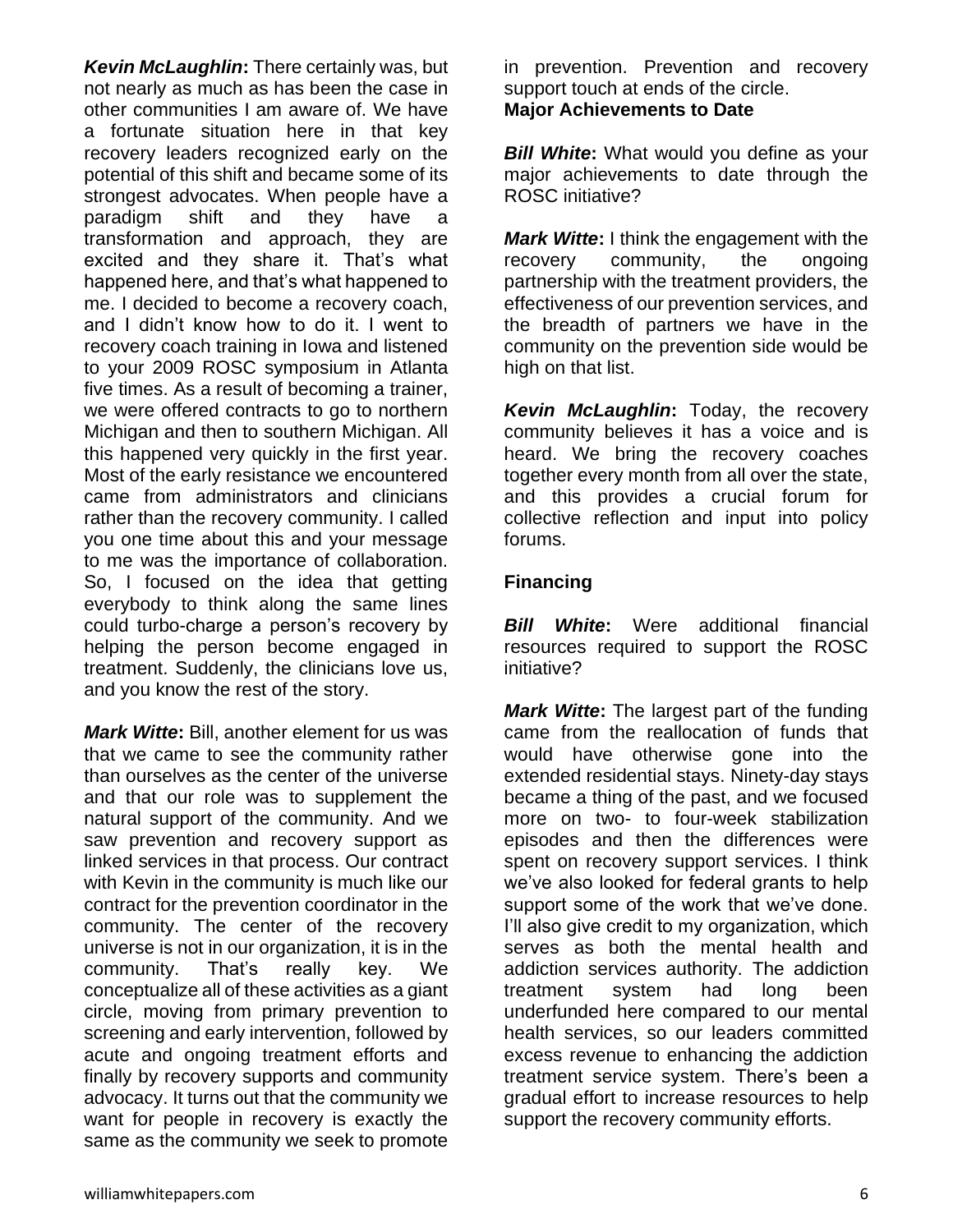**Bill White:** You know, one of the things that some of our early pilots discovered was when you saturate these recovery support services, you can slow if not stop the revolving door of addiction treatment. Did you experience cost-savings from that process?

*Mark Witte***:** Absolutely. It's more economical and more effective in terms of long-term recovery outcomes. People certainly need to be safe, and we certainly need to have options for when they're in crisis, but you initiate recovery in such programs but must learn to maintain recovery in the community. So we've said, "We really need to be out in the community where people must learn to live in recovery."

**Bill White:** And Kevin, from the recovery community perspective, do you have a sense that some people who were once castigated with labels such as "frequent flyers" and "retreads" are now actually achieving stable long-term recovery?

*Kevin McLaughlin***:** Yes, absolutely. We are recognizing that maintaining recovery is a quite different process than initiating recovery. Maintaining recovery has been the missing piece.

#### **Future Directions**

*Bill White***:** What do you see as the future directions for ROSC in Western Michigan?

*Mark Witte***:** Well, there's a trend nationally and in our community to increase the integration of not just mental health and substance abuse services, but also behavioral health care with physical health care. I think we conceptually understand the relationship between how excess healthcare dollars are spent on people whose needs really come from their behavioral health challenges. The difficulty we're having is that the behavioral health world is being asked more than the physical health world to fund this integration. One of the frontiers is figuring out how to integrate what we do in an optimal way with the healthcare industry.

The other thing we are on the frontier of is an era in which medication and physician services are going to need to be more closely connected. I'm not talking about the traditional medical services; I'm talking about the use of addictionologists and the addiction psychiatrists in addiction treatment services, which will have an attached cost. I'm concerned about making sure that we're able to provide the best possible care we can and yet not do it by having to cut the number of people we serve in half. When we talk about the future, I envision new structures, new resources, and frankly, new systems of care.

## **Lessons Learned**

**Bill White:** What lessons have you learned or suggestions would you make to other communities who are considering embarking on an ROSC transformation process?

*Mark Witte***:** Nothing can be done without a solid partnership with the recovery community. That's probably the most important benefit and blessing that we've had—this tight partnership with the recovery community.

*Kevin McLaughlin: Absolutely. And nothing* can be done without the support of the treatment community. I think two things have to happen initially. First is mobilization of the recovery community, even if initially that is no more than a recovery community organization starting with five or six people sitting around a table. The second thing is educating clinicians on the difference between recovery initiation and recovery maintenance and their role in both.

*Mark Witte***:** I don't know if it's possible to recommend an approach, but I'm so thankful that we built our initial efforts with the recovery community by celebrating the reality of recovering people's lives. That gratitude for that gift to our community has been at the center of what we are doing here.